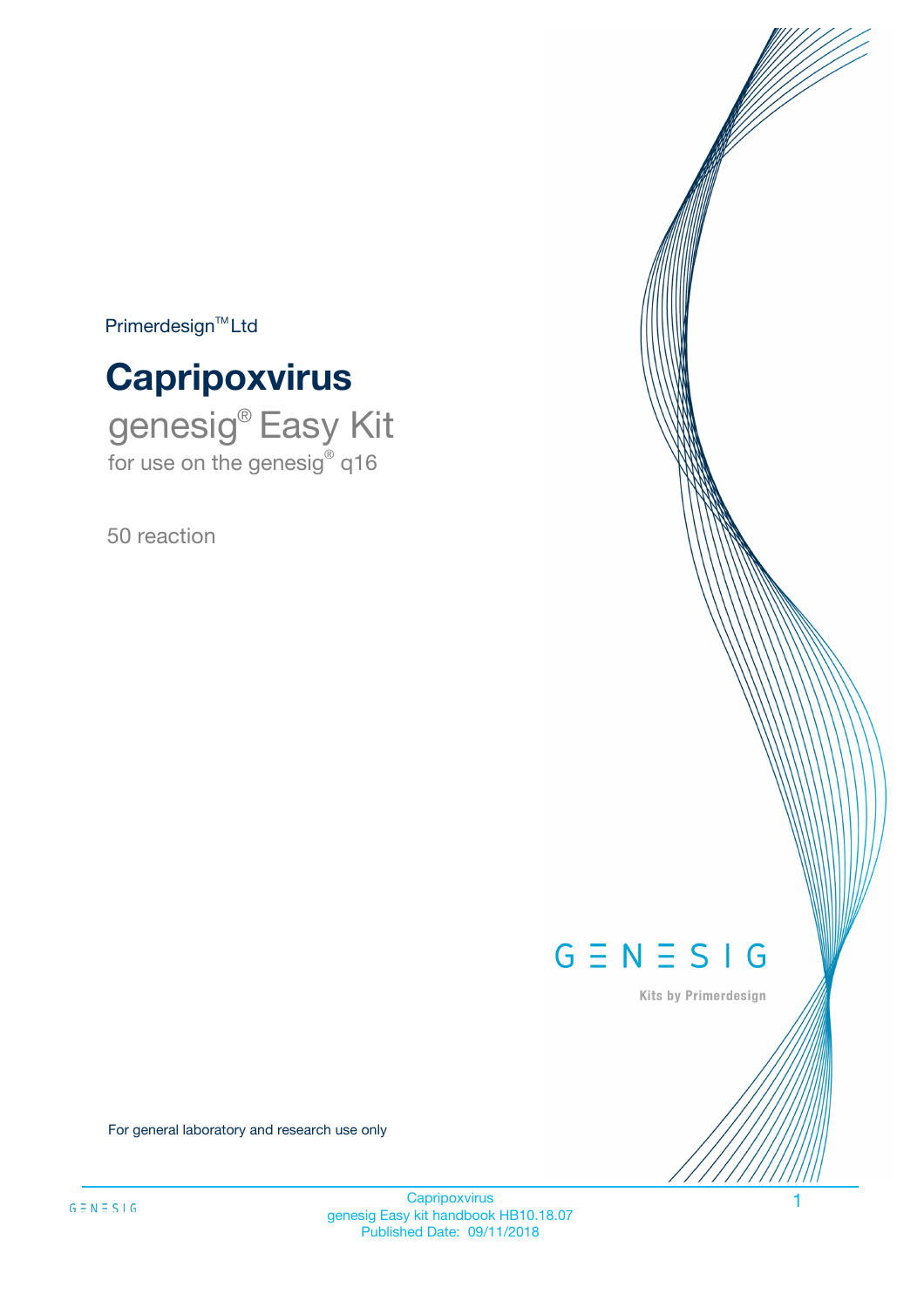# genesig® Easy: at a glance guide

#### **For each DNA test**

| Component              | <b>Volume</b>   | Lab-in-a-box pipette |  |
|------------------------|-----------------|----------------------|--|
| CaPV reaction mix      | $10 \mu$        |                      |  |
| <b>Your DNA sample</b> | 10 <sub>µ</sub> |                      |  |

#### **For each positive control**

| Component                 | Volume          | Lab-in-a-box pipette |  |
|---------------------------|-----------------|----------------------|--|
| CaPV reaction mix         | 10 <sub>µ</sub> |                      |  |
| Positive control template | $10 \mu$        |                      |  |

#### **For each negative control**

| Component         | <b>Volume</b>   | Lab-in-a-box pipette |  |
|-------------------|-----------------|----------------------|--|
| CaPV reaction mix | 10 <sub>µ</sub> |                      |  |
| <u>Water</u>      | 10 <sub>µ</sub> |                      |  |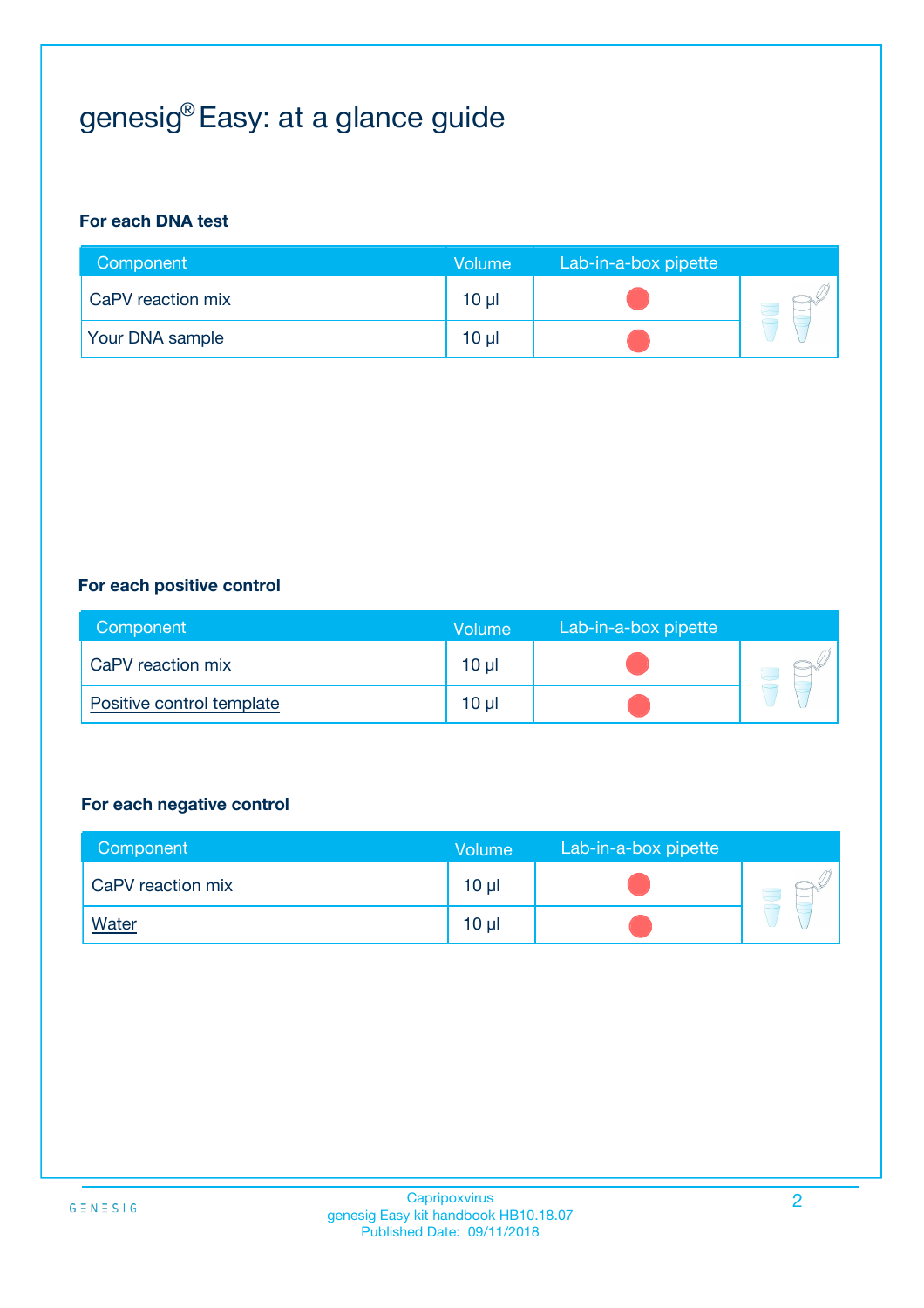# Kit Contents



## Reagents and equipment to be supplied by the user

#### **genesig® q16 instrument**

#### **genesig® Easy Extraction Kit**

This kit is designed to work well with all processes that yield high quality RNA and DNA but the genesig Easy extraction method is recommended for ease of use.

#### **genesig® Lab-In-A-Box**

The genesig Lab-In-A-Box contains all of the pipettes, tips and racks that you will need to use a genesig Easy kit. Alternatively if you already have these components and equipment these can be used instead.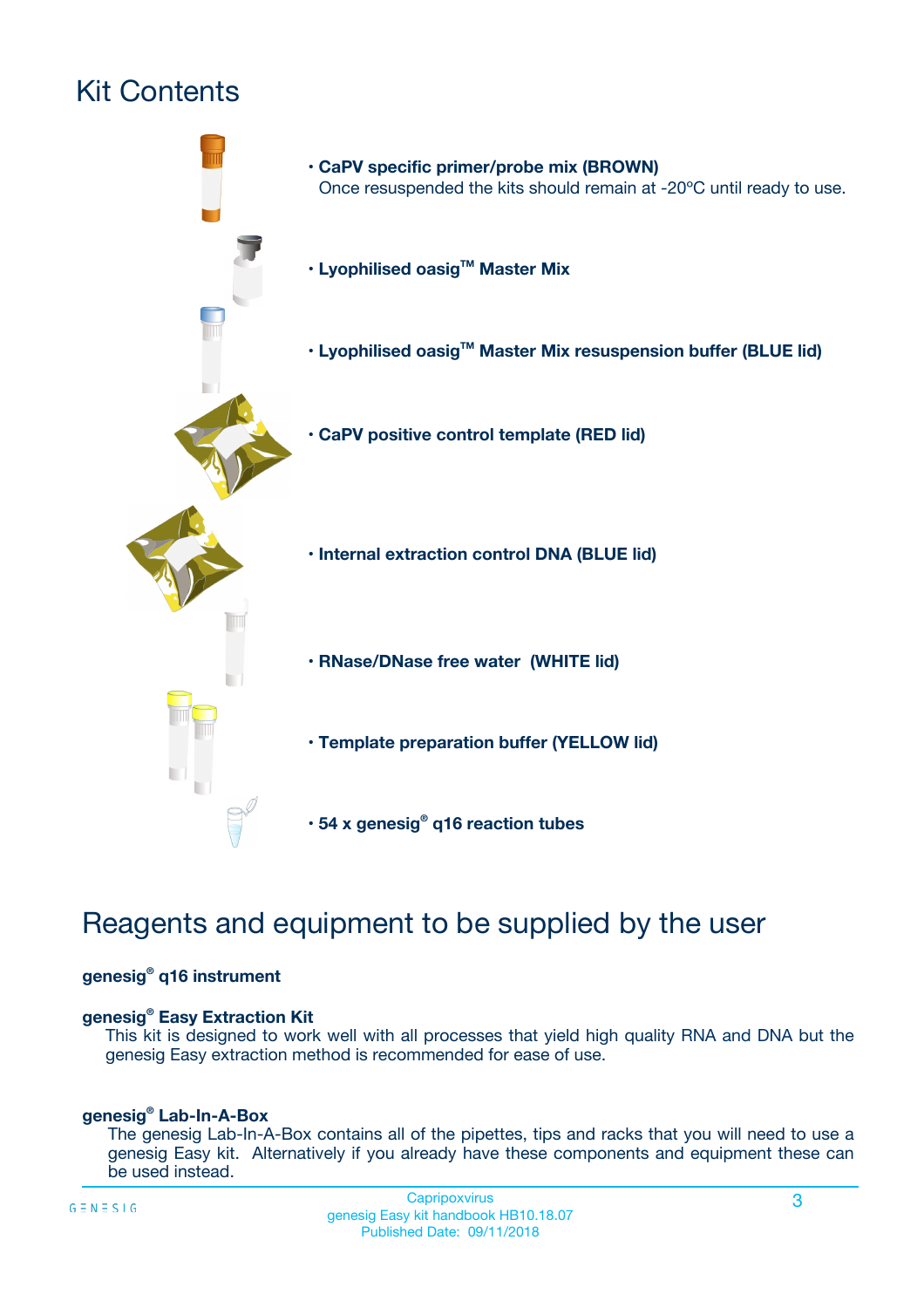## Step-by-step guide

### 1. Create your reaction mix



Use the blue pipette to transfer 500µl**\*** of the oasig Master Mix resuspension buffer into the tube of lyophilised oasig Master Mix and mix well by gently swirling. Then transfer all of that master mix into the brown tube labelled CaPV primers/probe.

**\***Transfering 525µl of the oasig Master Mix resuspension buffer to your oasig Master Mix (instead of the 500µl recommended above) will enable you to take full advantage of the 50 reactions by accounting for volume losses during pipetting. In order to do so with the genesig Easy fixed volume pipettes use 1x blue, 2x red and 1x grey pipettes to make the total volume. Please be assured that this will not adversely affect the efficiency of the test.

Cap and shake tube to mix. A thorough shake is essential to ensure that all components are resuspended. **Failure to mix well can produce poor kit performance.**

Leave to stand for 5 minutes. Now your reaction mix is ready to use.

Store the reaction mix in the freezer from hereon.

#### Top tip

- Ensure that the reaction mix is mixed thoroughly before each use by shaking.
- **•** Once resuspended do not expose genesig Easy kit to temperatures above -20°C for longer than 30 minutes at a time.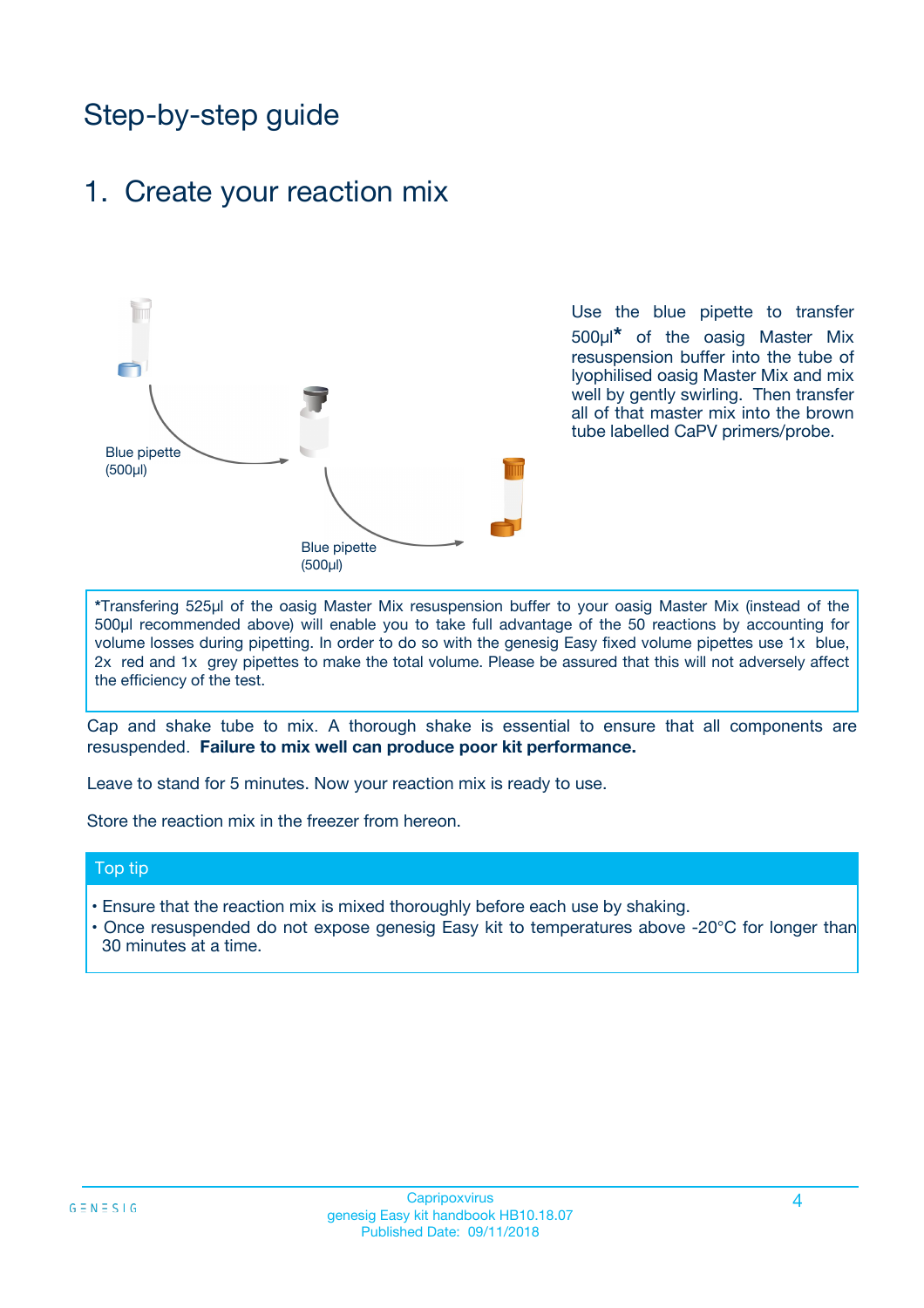# 2. Internal extraction control



Use the blue pipette to transfer 1000µl (2 x 500µl) of template preparation buffer into the Internal Extraction Control DNA tube. Cap and shake tube to mix.

Your kit contains Internal Extraction Control DNA. This is added to your biological sample at the beginning of the DNA extraction process. It is extracted along with the DNA from your target of interest. The q16 will detect the presence of this Internal Extraction Control DNA at the same time as your target. This is the ideal way to show that your DNA extraction process has been successful.

#### **If you are using an alternative extraction kit:**

Use the red pipette to transfer 10µl of Internal Extraction Control DNA to your sample **after** the lysis buffer has been added then follow the rest of the extraction protocol.

#### **If you are using samples that have already been extracted:**

Use the grey pipette to transfer 5µl of Internal Extraction Control DNA to your extracted sample.

### 3. Add reaction mix to all reaction tubes



For every reaction to be run, use the red pipette to add 10µl of your CaPV reaction mix to every tube.

#### Top tip

- Always pipette the reaction mix directly into the bottom of the tube.
- You can label the tube lids to aid your reaction setup but avoid labelling tube sides.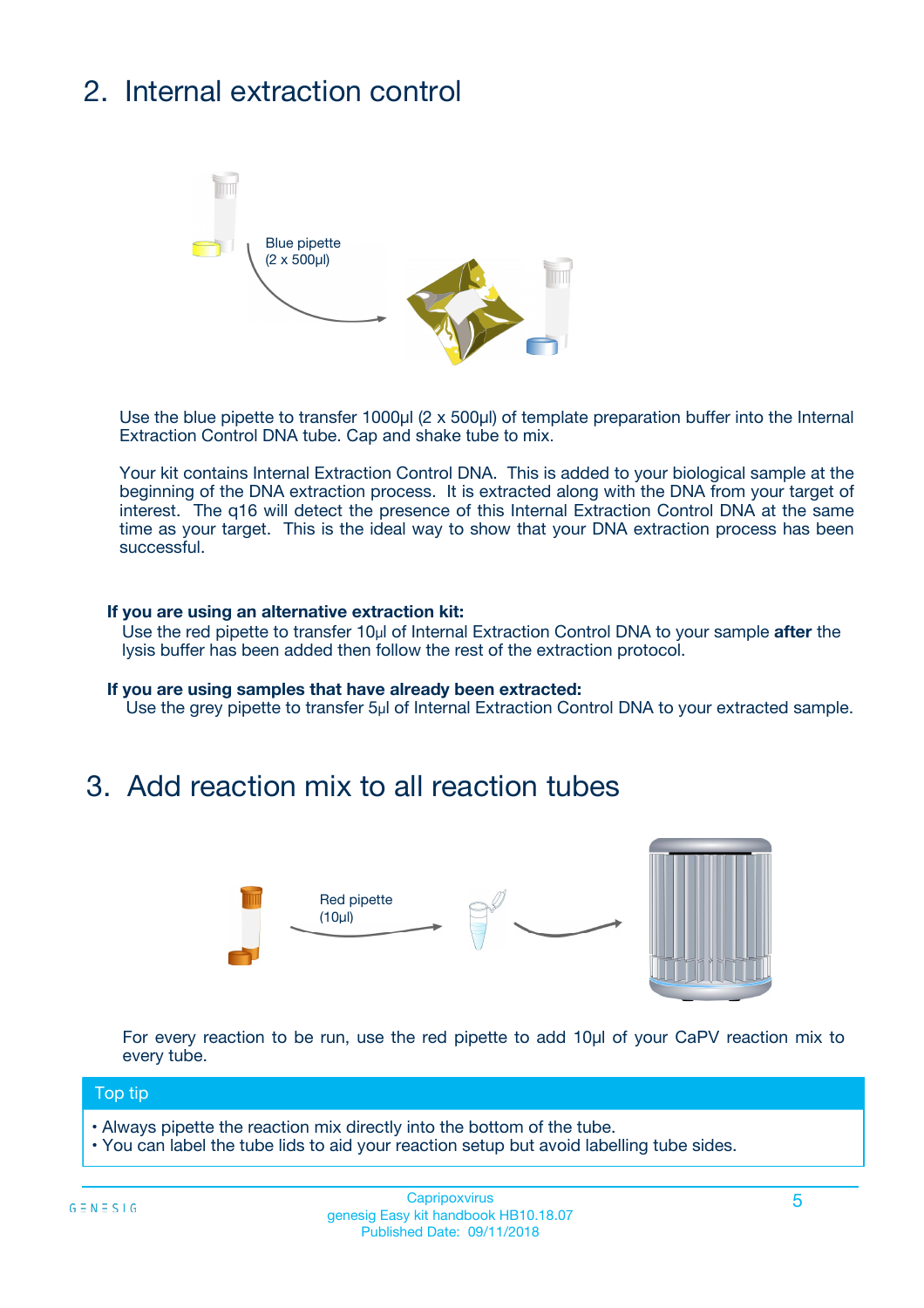### 4. Negative control



For each test you will require a negative control. Instead of DNA, water is used. This sample should typically prove negative thus proving that all of your positive samples really are positive.

To create a negative control reaction simply use the red pipette to add 10µl of the water to the required reaction tubes. Close these tubes after adding the water.

Because some genesig kit targets are common in the environment you may occasionally see a "late" signal in the negative control. The q16 software will take this into account accordingly.

#### Top tip

**•** Always add the water to the side of the tube to reduce the introduction of bubbles.

### 5. Set up a test



For each sample you wish to analyse, use the red pipette to add 10µl of your DNA sample to the required reaction tubes. Close these tubes after adding the sample. Always change pipette tips between samples.

#### Top tip

**•** Always add the DNA sample to the side of the tube to reduce the introduction of bubbles.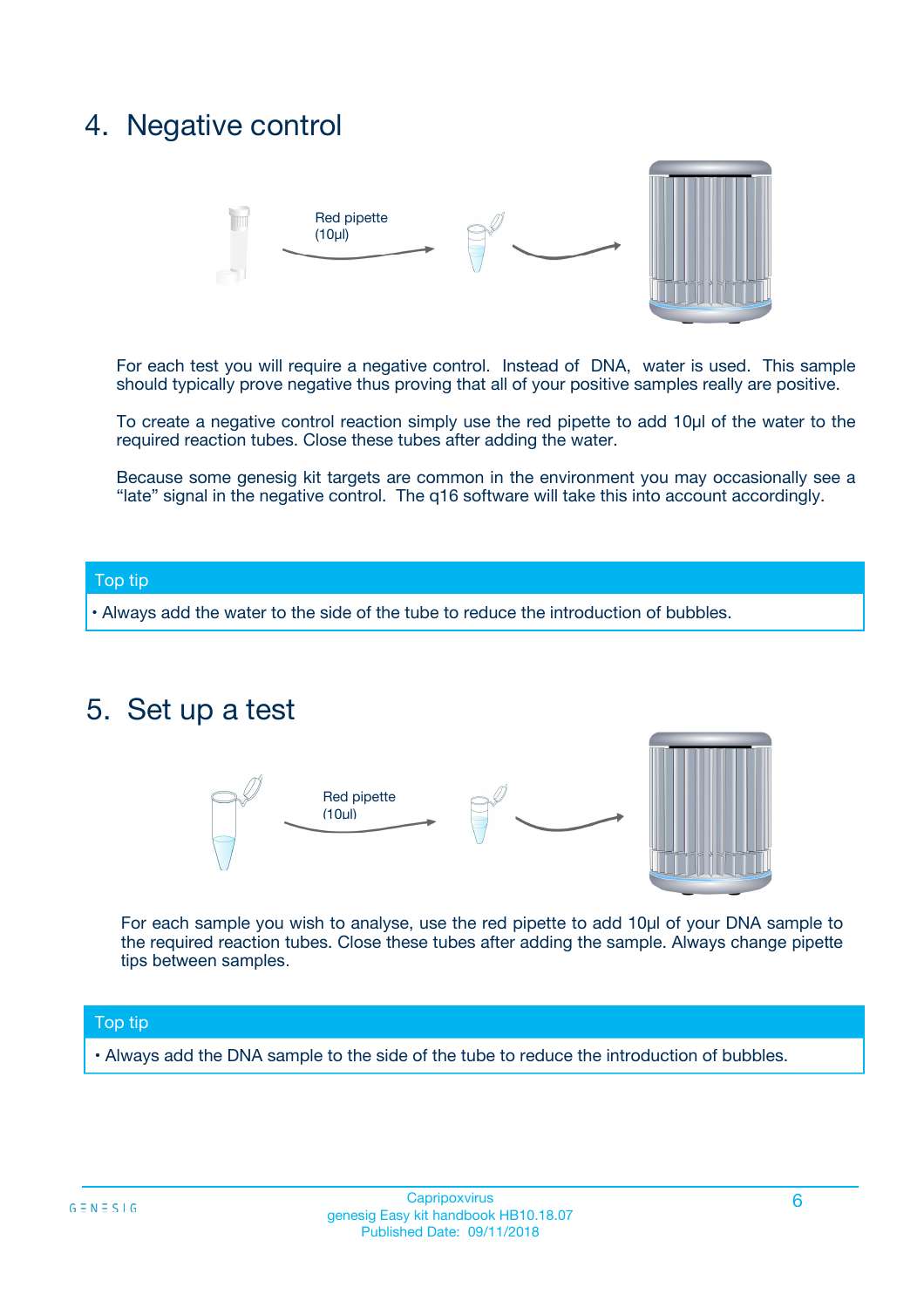### 6. Positive control



Use the blue pipette to transfer 1000µl (2 x 500µl) of template preparation buffer into the positive control template tube. Cap and shake tube to mix.

Each time you run a test you will require a positive control. This is a small portion of DNA from your target of interest. It serves two purposes:

1. It will always test positive so it shows that everything is working as it should be.

2. The q16 software knows how much DNA is present in the positive control. So it can automatically compare your sample of interest with the positive control to calculate the amount of target DNA in your sample.

To create a positive control reaction, simply use 10µl of the positive control instead of your DNA sample.



Take great care when setting up your positive control. The positive control template has the potential to give you a false positive signal in your other samples. Set positive controls up last after all other sample tubes are closed. Always change pipette tips between samples. You may even choose to set up positive controls in a separate room.

#### Top tip

**•** Always add the positive control to the side of the tube to reduce the introduction of bubbles.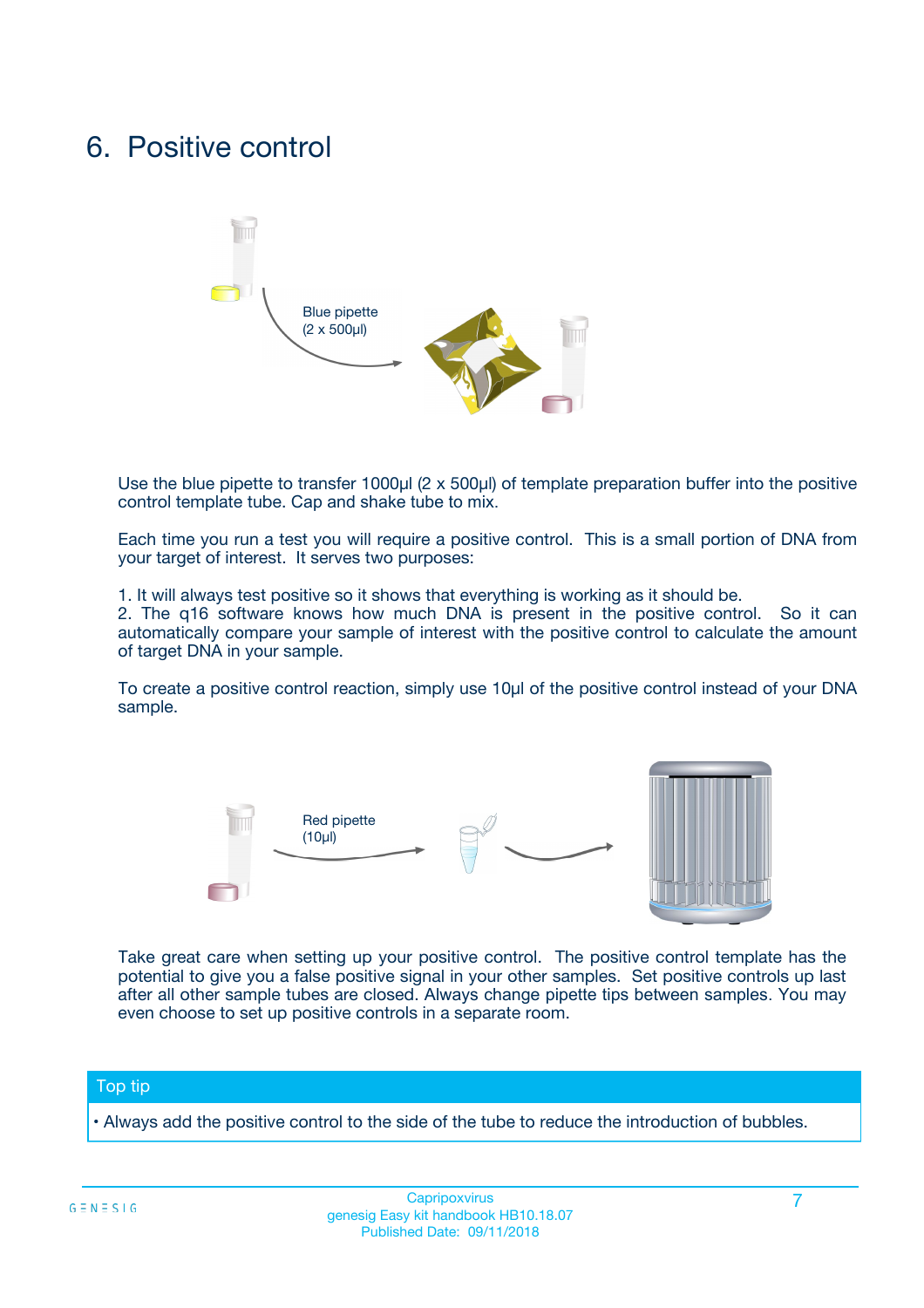# 7. Running the test

Place the tubes into the correct positions in your q16 as defined by the software, this may include positioning of empty tubes to ensure that the q16 lid is balanced. The run can then be started.

| qenesig q16 PCR software - 1.2                                               |                                   | $\Box$                                                                                          |
|------------------------------------------------------------------------------|-----------------------------------|-------------------------------------------------------------------------------------------------|
| $\vert \cdot \vert$<br>Unsaved (New Experiment 2<br><b>Open Experiments:</b> | <b>D</b> Open<br>R <sub>New</sub> | Save<br>Save As<br><b>C</b> Close<br><b>&amp; Configuration</b><br>$G \equiv N \equiv S \mid G$ |
| <b>Setup</b><br><b>Results</b><br>Stages:                                    |                                   |                                                                                                 |
| <b>Notes</b>                                                                 | <b>Samples</b>                    | <b>Tests</b>                                                                                    |
| <b>Name and Details</b>                                                      | Name<br>Color                     | Note<br>Color<br>Note<br>Name                                                                   |
| New Experiment 2017-10-26 11:06                                              | Sample 1                          | ÷<br>条<br>Test 1                                                                                |
| Kit type: genesig® Easy Target Detection kit                                 | Sample 2                          |                                                                                                 |
| Instrument Id.:                                                              | Sample 3                          | $\qquad \qquad \blacksquare$<br>$\qquad \qquad \blacksquare$                                    |
| <b>Run Completion Time:</b>                                                  | Sample 4                          |                                                                                                 |
| <b>Notes</b><br><b>A</b><br>$\overline{\mathbf v}$                           | Sample 5                          | ♦<br>4<br>÷<br>₩                                                                                |
| <b>Well Contents</b>                                                         |                                   | <b>Run</b>                                                                                      |
| Pos.<br>Test                                                                 | Sample                            | <b>Run Status</b>                                                                               |
| Test 1<br>$\blacktriangleleft$                                               | Negative Control                  | $\blacktriangle$                                                                                |
| $\overline{2}$<br>Test 1                                                     | <b>Positive Control</b>           |                                                                                                 |
| $\overline{\mathbf{3}}$<br>Test 1                                            | Sample 1                          | Show full log                                                                                   |
| Test 1<br>4                                                                  | Sample 2                          |                                                                                                 |
| 5<br>Test 1                                                                  | Sample 3                          | <b>Run Control</b>                                                                              |
| Test 1<br>6                                                                  | Sample 4                          |                                                                                                 |
| $\overline{7}$<br>Test 1                                                     | Sample 5                          |                                                                                                 |
| 8                                                                            |                                   | $\triangleright$ Start Run<br>Abort Run                                                         |
| <b>JOD FURTY TUDE TO BUILDED IN</b>                                          |                                   | $\overline{\mathbf{v}}$                                                                         |

#### Top tip

- Before loading tubes into the q16, check for bubbles! Flick the bottom of the tubes to remove any bubbles that may have formed during the test setup.
- Apply centrifugal force with a sharp wrist action to ensure all solution is at the bottom of the reaction tube.
- When repeating a test you can use a previous file as a template by clicking 'open' then selecting File name > Files of Type > Experiment file as template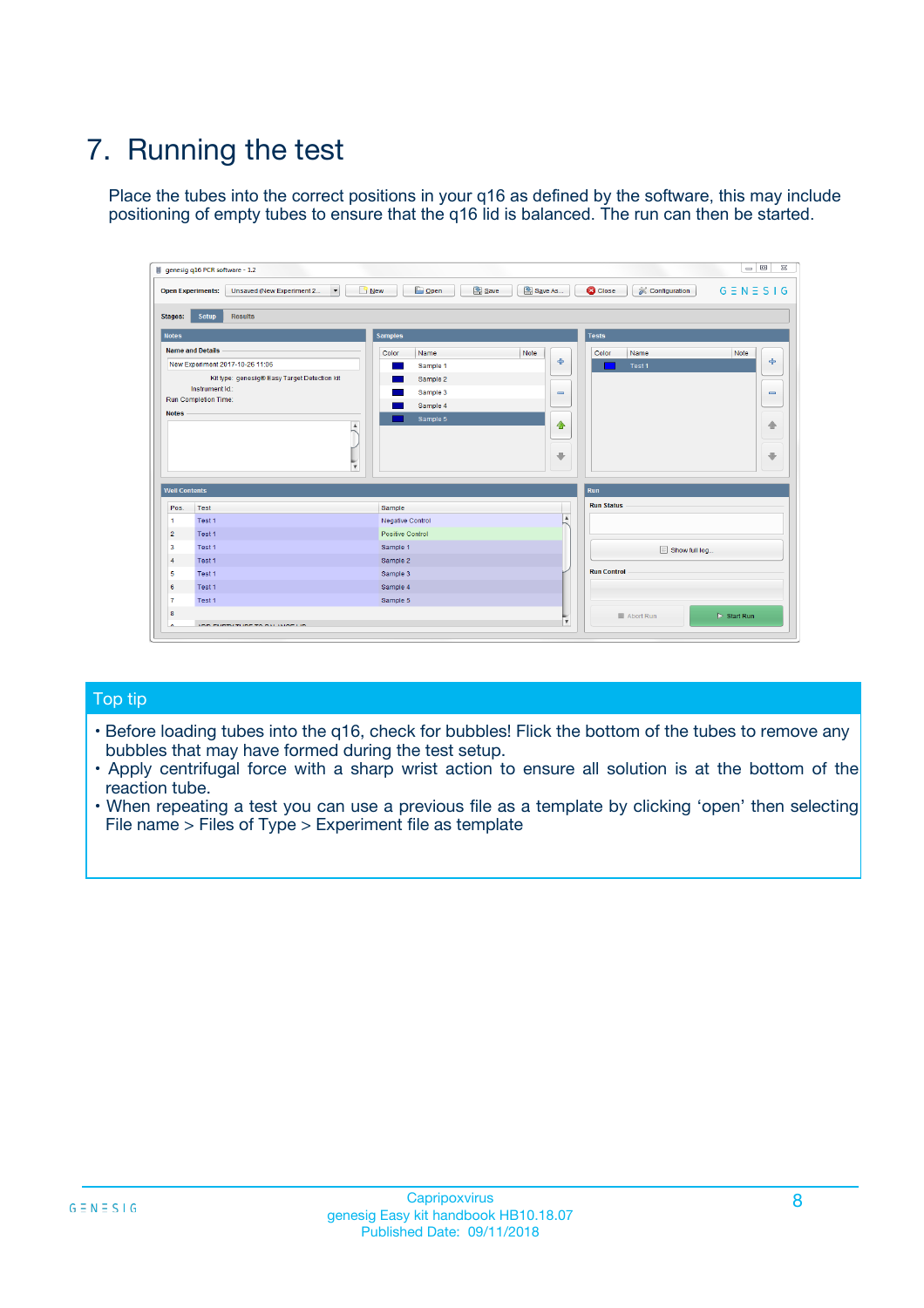## What do my results mean?

Analysis of your data is carried out automatically by the genesig q16. The following information is designed to help you fully understand a result or to troubleshoot:

### "Positive"

#### **Explanation**

Your sample has produced a positive result. Your target of interest is present and you can use the reported quantity.

"Negative"

#### **Explanation**

Your sample has produced a negative result. The target is not present in your sample.

### "Test contaminated"

#### **Explanation**

The Negative Control should be completely free of any DNA. If you see this error message it means that at some point during the setup, the Negative Control has been contaminated with DNA and has given a positive signal. This contamination has invalidated the test. The Positive Control and your test samples are both possible sources of contaminating DNA. The genesig q16 reaction tubes from previous runs will also contain very high amounts of DNA so it is important that these are carefully disposed of after the run is completed and NEVER OPENED. It may be the case that your kits have become contaminated which will lead to the same problem occurring repeatedly.

#### **Solutions**

1. Clean your working area using a commercial DNA remover solution to ensure the area is DNA free at the start of your run and re-run the test

2. If the problem persists then the kit has become contaminated and it will have to be discarded and replaced with a new kit. When you open the new kit, run a simple test to show that changing the kit has solved the problem. Prepare a test which includes only the Positive Control, the Negative Control and one 'mock sample'. For the 'mock sample' add water instead of any sample DNA. The result for the Negative Control and the mock sample should be negative indicating that contamination is no longer present.

#### **Preventive action**

An ideal lab set-up has a 'Clean area' where the test reagents are prepared and a 'sample area' where DNA samples and the Positive Control template are handled. The best workflow involves setting up all the test components (excluding the positive control template) in the clean area and then moving the tests to the sample area for sample and Positive Control addition. If this method is followed then the kit components are always kept away from possible sources of contamination. For extra security the Negative Control can be completely prepared and sealed in the clean area. All work areas should be decontaminated regularly with DNA remover.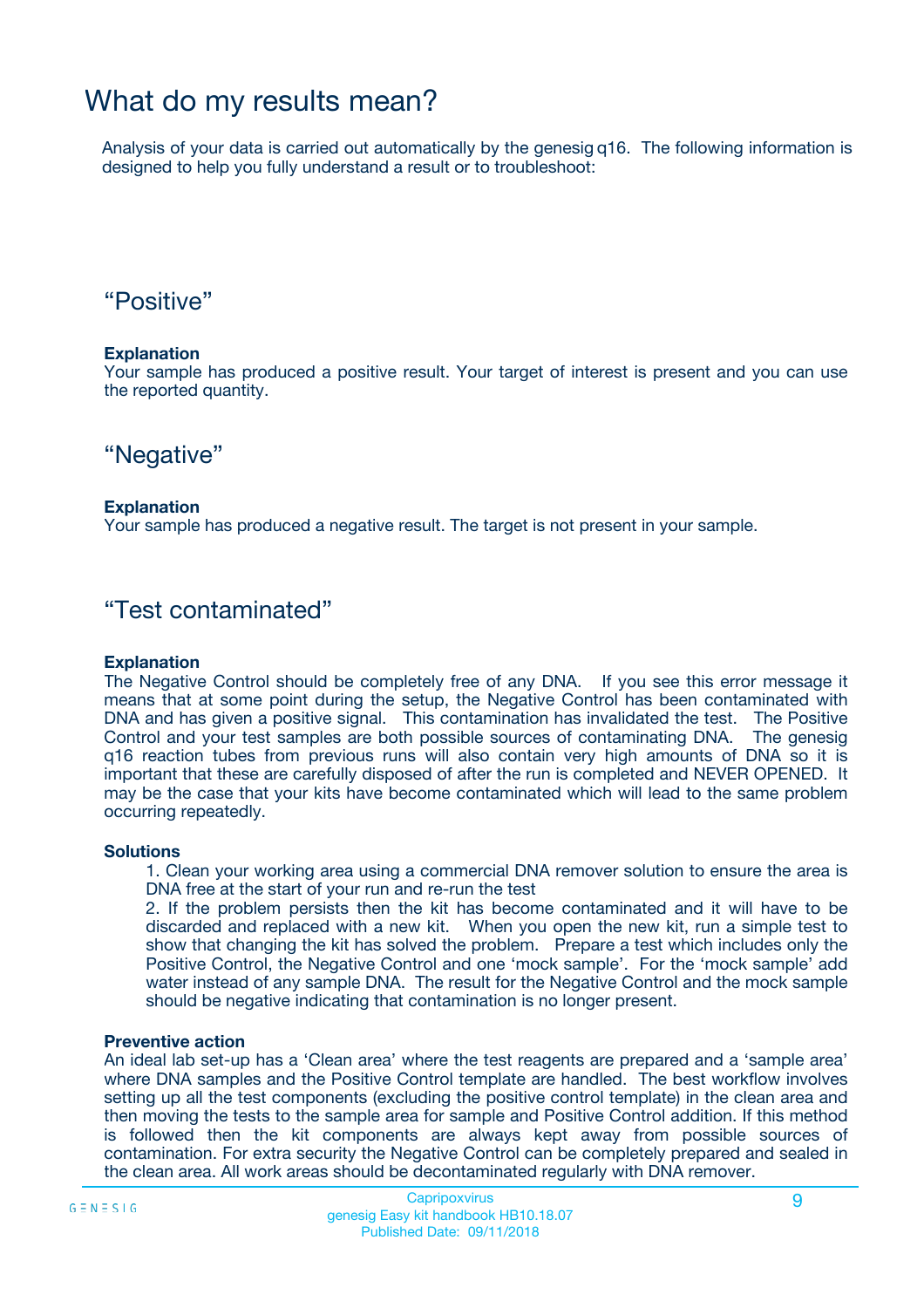### "Sample preparation failed"

#### **Explanation**

The test has failed because the quality of the sample was not high enough. The Internal Extraction Control component identifies whether the sample has been prepared correctly and is of suitable quality. This error message means that this quality control test has failed and the sample quality is not high enough for analysis.

#### **Solutions**

1. Check the sample preparation protocol for any user errors then repeat.

2. Poor quality samples can result from overloading the sample preparation protocol with too much starting material. Try reducing the amount of starting material then repeat.

3. Failing to add the Internal extraction Control DNA to your sample during the sample preparation protocol can also lead to a reported result of "sample preparation failed". Ensure that this step has not been overlooked or forgotten. If your samples are derived from an archive store or from a process separate from your genesig Easy extraction kit; you must add 5µl of Internal Extraction Control DNA into each 0.5ml of your sample to make it suitable for use on the q16.

### "Positive result, poor quality sample"

#### **Explanation**

The test is positive so if you are only interested in obtaining a 'present or absent' answer for your sample then your result is reliable. However, the test contains an Internal Extraction Control component that identifies if the sample is of high quality. This quality control test has failed and the sample is not therefore of high enough quality to accurately calculate the exact copy number of DNA present. If you require quantitative information for your sample then proceed with the solutions below.

#### **Solution**

For appropriate solutions, read the "Sample preparation failed" section of this handbook.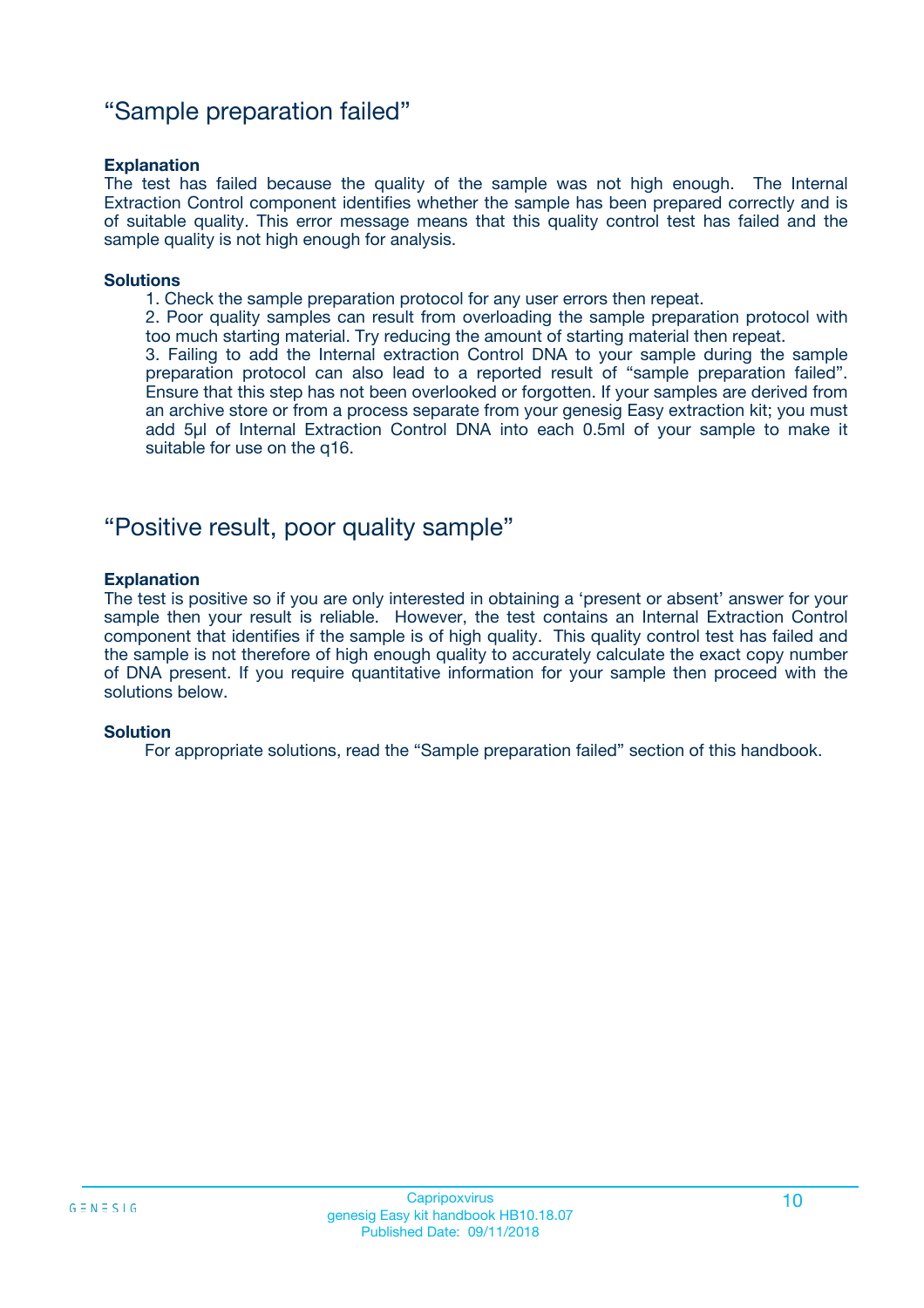### "Test failed"

#### **Explanation**

The test has failed because the Positive Control has not worked. The Positive Control is present to show that all aspects of the test are working correctly together. When this control test fails, the test as a whole is invalidated. This finding indicates that a problem has occurred in the reaction set-up part of the experiment and has nothing to do with sample preparation.

#### **Solutions**

- 1. Check the entire workflow and test set-up to look for any user errors, then repeat the test e.g. have the right colour pipettes and solutions been used with the correct tubes?
- 2. Ensure the positive and negative controls are inserted into the correct wells of your q16.

3. A component of the test may have 'gone off' due to handing errors, incorrect storage or exceeding the shelf life. When you open a new kit, run a simple test to show that changing the kit has solved the problem. Prepare a test which includes only the Positive Control, the Negative Control and one 'mock sample'. For the 'mock sample' add internal control template instead of any sample DNA. If the Positive Control works, the mock sample will now be called as a negative result.

### "Test failed and is contaminated"

#### **Explanation**

The Positive Control is indicating test failure, and the Negative Control is indicating test contamination. Please read the "Test Failed" and "Test contamination" sections of this technical support handbook for a further explanation.

#### **Solution**

For appropriate solutions, read both the "Test failed" and "Test contaminated" sections of this handbook.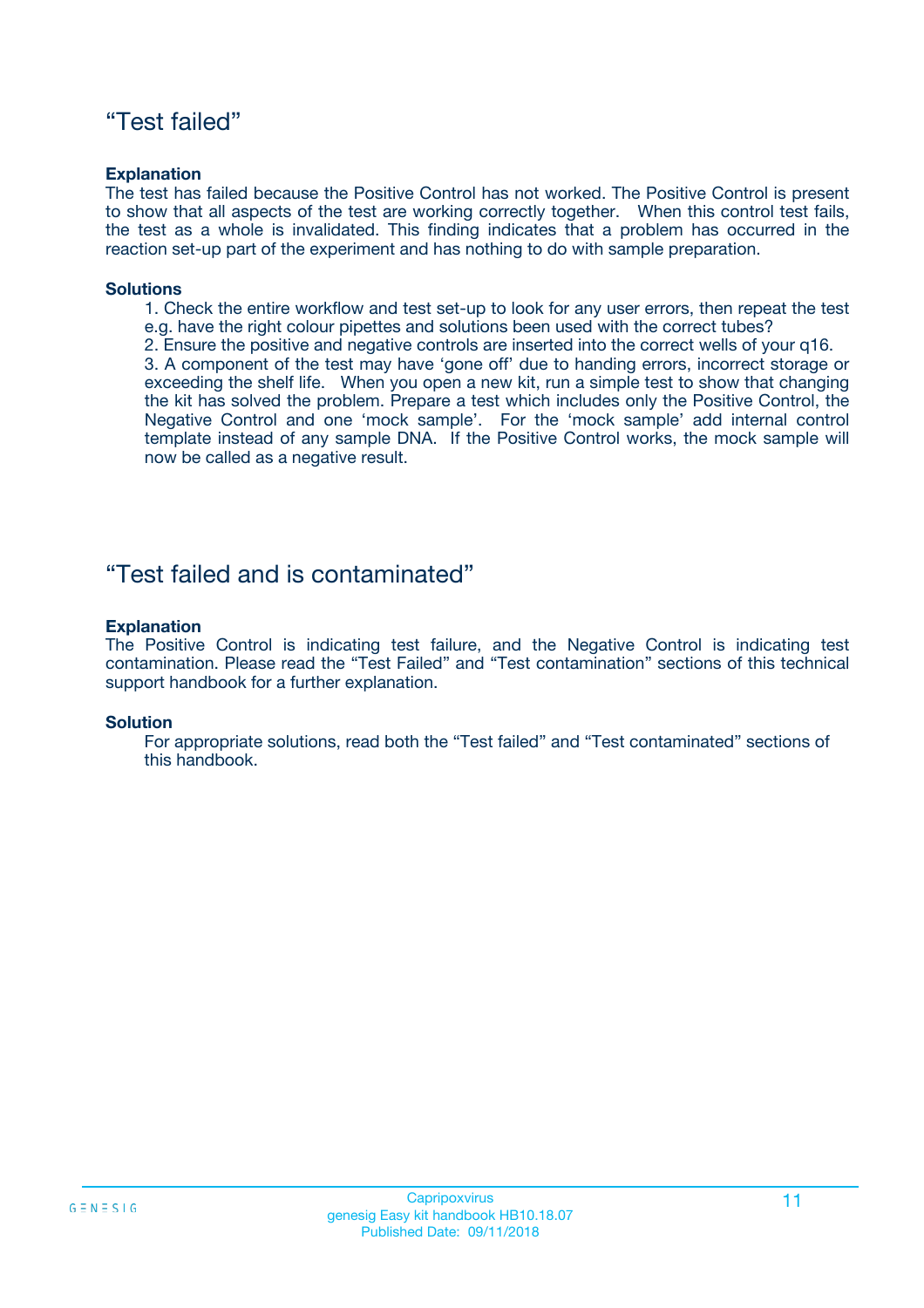## **Capripoxvirus**

The Capripox virus genus is composed of three closely related viruses: goat pox virus (GTPV), sheep pox virus (SPPV) and lumpy skin disease virus (LSDV). They belong to the family Poxviridae and subfamily Chordopoxvirinae. These viruses are the causative agents of diseases which are of great economic significance to farmers in regions in where they are endemic, and have a major impact on the international trade of livestock. The geographical distribution of these three viruses differs, with the sheep pox and goat pox viruses being endemic to Asia and Southern Africa, whereas LSDV is mainly confined to sub-Saharan Africa. The viruses have immunological similarities and sometimes cross-protect against one another but are distinct in finer genetic and antigenic detail. The Capripox virus virion is enveloped, brick-shaped with dimensions of 300×270x200nm and covered in short tubular filaments. There are two distinct virus particles that exist; the intracellular mature virus (IMV) and the extracellular enveloped virus (EEV). The double stranded DNA genome is linear in conformation and is approximately 154kb in length.

Capripox viruses can be found in saliva, conjunctival secretions and milk, as well as in skin lesions and their scabs. Sheep pox virus and goat pox virus are mainly transmitted by the aerosol route following close contact with infected animals. Transmission cannot occur during the prepapular stage, and it is reduced once papules have become necrotic and antibodies have been produced. Alternative routes of infection include through alternative mucus membranes or abraded skin and occasionally via biting insects or contact with contaminated implements, vehicles or objects. The virus enters the host cell by receptor mediated endocytosis and can modulate and mimic the host immune response to subvert the antiviral activity of the host. In endemic areas, the mortality rate is usually less than 10%. However, fatality rates of nearly 100% can occur in young animals. In contrast, lumpy skin disease virus is primarily transmitted by insect vectors and has an incubation period of two to four weeks. Symptoms include fever, discharge from the eyes and nose, nodular, necrotic skin lesions, oedema of the limbs, and swollen lymph nodes. The basic pathogenic mechanism by which the virus seems to cause lesions is viral replication in cells such as the pericytes and endothelial cells of the lymphatic system and in blood vessel walls. This gives rise to vasculitis and lymphangitis. In severe cases, thrombosis and infarction may be the end result. Other cells such as macrophages, fibroblasts and keratinocytes may also be infected. Most animals that recover from clinical disease seem to develop a lifelong immunity. The morbidity rate can vary from 3% to 85%, while the mortality rate varies between 20% and 85%.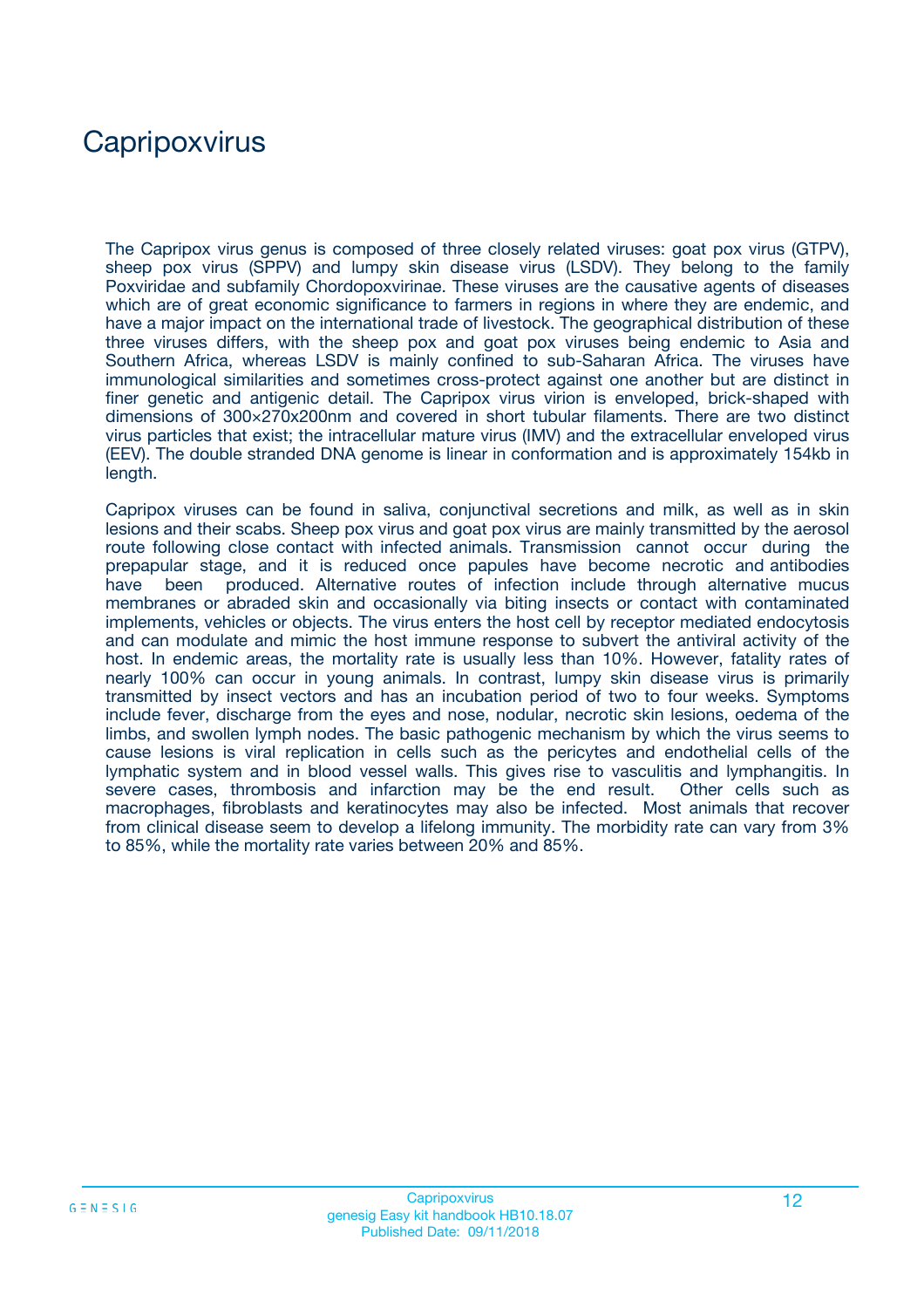## **Specificity**

The Primerdesign genesig Kit for Capripoxvirus (CaPV) genomes is designed for the in vitro quantification of CaPV genomes. The kit is designed to have a broad detection profile. Specifically, the primers represent 100% homology with over 95% of the NCBI database reference sequences available at the time of design.

The dynamics of genetic variation means that new sequence information may become available after the initial design. Primerdesign periodically reviews the detection profiles of our kits and when required releases new versions.

The selected primers and probe will therefore detect Goatpox virus, Sheeppox virus and Lumpy skin disease virus.

If you require further information, or have a specific question about the detection profile of this kit then please send an e.mail to enquiry@primerdesign.co.uk and our bioinformatics team will answer your question.